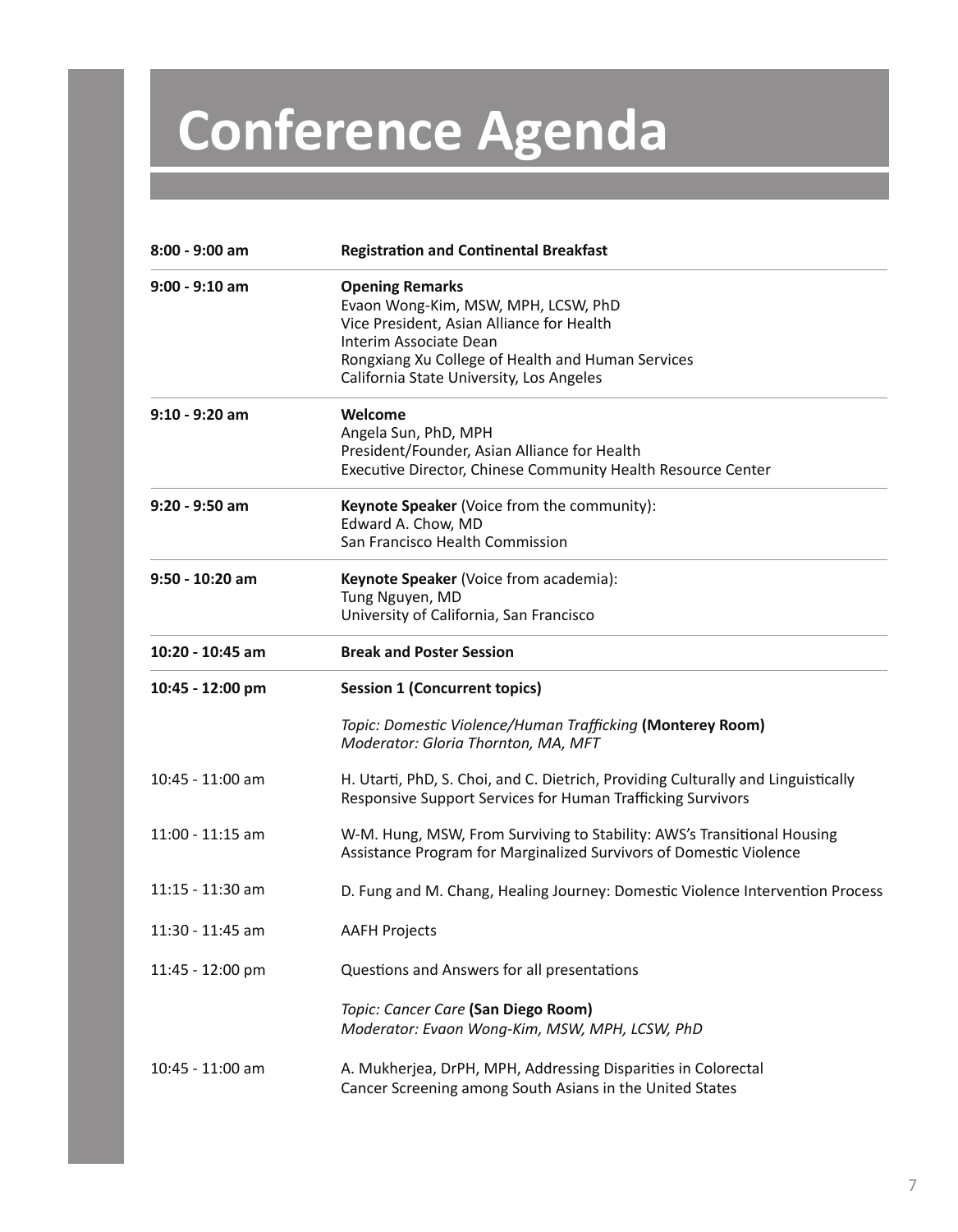## **Conference Agenda**

| $11:00 - 11:15$ am | T. Katyal, BA and S. Kumar, BA, Outreach and Dissemination of<br>Colorectal Cancer Screening Guidelines in South Asian Communities                                                                            |
|--------------------|---------------------------------------------------------------------------------------------------------------------------------------------------------------------------------------------------------------|
| $11:15 - 11:30$ am | J. Hwang, BS, MA, The Meanings of Social Support Among Asian Americans with<br><b>Breast Cancer</b>                                                                                                           |
| 11:30 - 11:45 am   | K. Rhoads, MD, MS, MPH, FACS, UCSF Office of Community Engagement: Using<br>Community Input to Improve Cancer Research, Equity and Disparities                                                                |
| 11:45 - 12:00 pm   | Questions and Answers for all presentations                                                                                                                                                                   |
| 12:00 - 1:00 pm    | <b>Lunch and Poster Session</b>                                                                                                                                                                               |
| $1:00 - 2:15$ pm   | <b>Session 2 (Concurrent topics)</b>                                                                                                                                                                          |
|                    | Topic: Mental Health (Monterey Room)<br>Moderator: Angela Tang, LCSW                                                                                                                                          |
| $1:00 - 1:15$ pm   | N. Ah Soon, MPH, Youth Leadership Development and Mental Health Promotion<br>Among Southeast Asians in the Tenderloin                                                                                         |
| $1:15 - 1:30$ pm   | R. Chang, EdM, Promising Practices in a Pilot Program for At-Risk Southeast<br>Asian Youth                                                                                                                    |
| $1:30 - 1:45$ pm   | Y. Xiong, MPH, and P. Xiong, Zoosiab, A Mental Health Program for Hmong Elders                                                                                                                                |
| $1:45 - 2:00$ pm   | B. Nguyen, D. Nava, and J. Quach, HIV testing trends amongst young adults<br>in the LGBTQIA+ and cis-hetero Asian American, Native Hawaiian and Pacific<br>Islander populations in the San Francisco Bay Area |
| $2:00 - 2:15$ pm   | Questions and Answers for all presentations                                                                                                                                                                   |
|                    | Topic: Chronic Disease (San Diego Room)<br>Moderator: Arnab Mukherjea, DrPH, MPH                                                                                                                              |
| $1:00 - 1:15$ pm   | V. Park, PhD, MPH, Paving the way for the Meaningful Inclusion of Asian<br>Americans and Pacific Islanders (AAPI) in Alzheimer's Disease and Related<br>Dementias (ADRD) Clinical and Caregiving Research     |
| $1:15 - 1:30$ pm   | J. Choi, PhD, RN, Women's Active Living for Koreans (WALK) Study:<br><b>Qualitative Analysis</b>                                                                                                              |
| $1:30 - 1:45$ pm   | M. Lourdes Bayog PhD, RN, CNS, PHN, CCRN and H. Peregrina, Tiwala and Dim<br>Sum: Recruitment of Filipino and Chinese Dyads for Community-Based<br>Diabetes Research                                          |